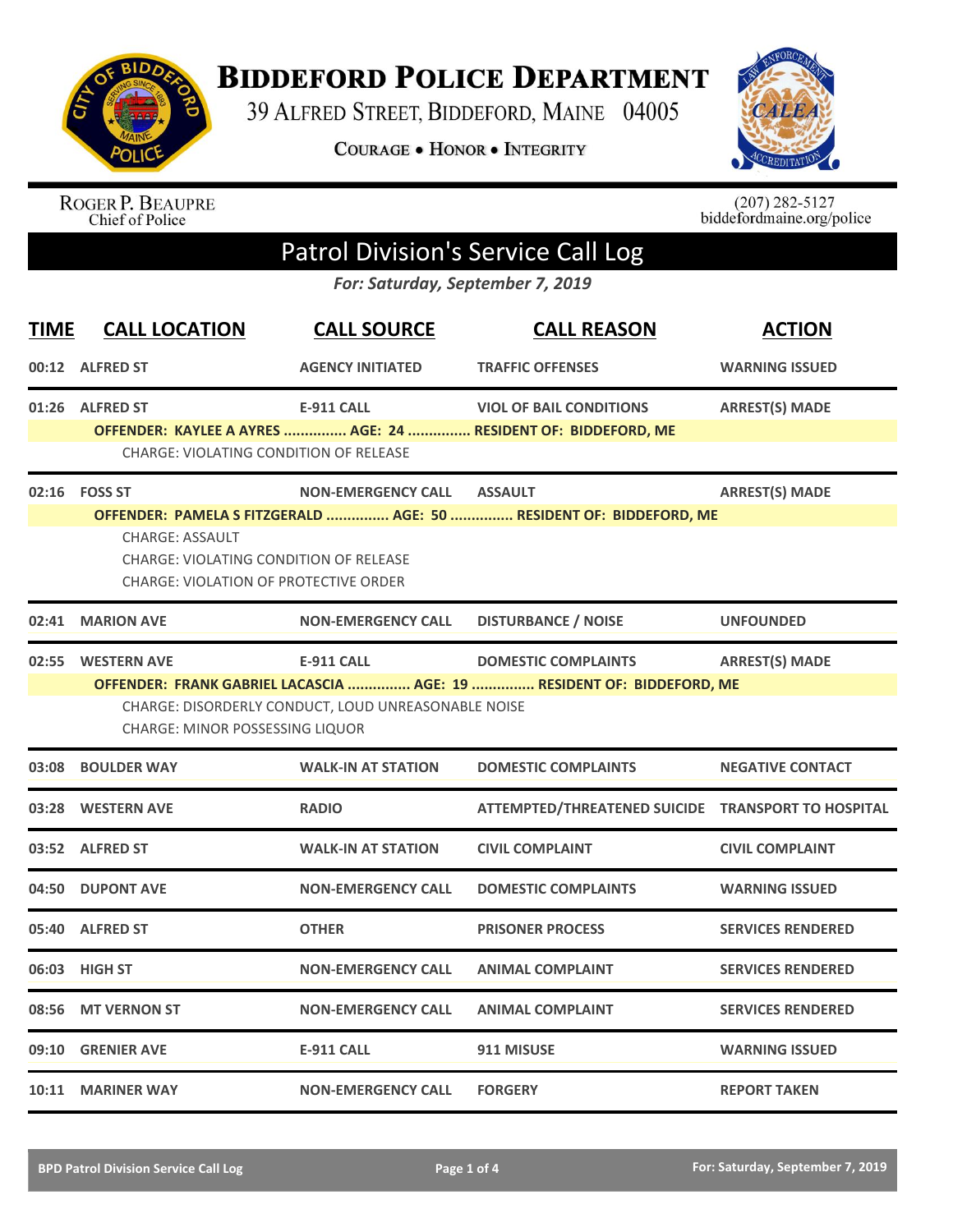| <b>TIME</b> | <b>CALL LOCATION</b>           | <b>CALL SOURCE</b>                                             | <b>CALL REASON</b>                                                                            | <b>ACTION</b>                |
|-------------|--------------------------------|----------------------------------------------------------------|-----------------------------------------------------------------------------------------------|------------------------------|
|             | 10:33 CLEAVES ST               | <b>WALK-IN AT STATION</b>                                      | <b>ALL OTHER</b>                                                                              | <b>SERVICES RENDERED</b>     |
| 11:00       | <b>MEDICAL CENTER DR</b>       | <b>E-911 CALL</b>                                              | 911 MISUSE                                                                                    | <b>SERVICES RENDERED</b>     |
|             | 11:07 SHOPS WAY                | <b>NON-EMERGENCY CALL</b>                                      | <b>ARTICLES LOST/FOUND</b>                                                                    |                              |
|             | 11:45 SOUTH ST                 | <b>AGENCY INITIATED</b>                                        | <b>TRAFFIC OFFENSES</b>                                                                       | <b>VSAC ISSUED</b>           |
|             | 11:45 ELM ST                   | <b>NON-EMERGENCY CALL</b>                                      | <b>DISORDERLY CONDUCT</b>                                                                     | <b>WARNING ISSUED</b>        |
| 12:03       | <b>MAIN ST</b>                 | <b>NON-EMERGENCY CALL</b>                                      | <b>ARTICLES LOST/FOUND</b>                                                                    | <b>REPORT TAKEN</b>          |
| 12:05       | <b>BOULDER WAY</b>             | <b>NON-EMERGENCY CALL</b>                                      | <b>ARTICLES LOST/FOUND</b>                                                                    | <b>NO ACTION REQUIRED</b>    |
|             | 12:29 ALFRED ST + LETELLIER LN | <b>AGENCY INITIATED</b>                                        | <b>PARKING COMPLAINT</b>                                                                      | <b>PARKING TICKET ISSUED</b> |
| 12:57       | <b>PIERSONS LN</b>             | <b>WALK-IN AT STATION</b>                                      | <b>CIVIL COMPLAINT</b>                                                                        | <b>NO ACTION REQUIRED</b>    |
|             | 13:03 SHOPS WAY                | <b>E-911 CALL</b>                                              | 911 MISUSE                                                                                    | <b>SERVICES RENDERED</b>     |
|             | 13:04 BACON ST                 | <b>E-911 CALL</b>                                              | 911 MISUSE                                                                                    | <b>WARNING ISSUED</b>        |
|             | 13:10 ALFRED ST                | <b>AGENCY INITIATED</b>                                        | <b>ALL OTHER</b>                                                                              | <b>SERVICES RENDERED</b>     |
| 13:10       | <b>ELM ST</b>                  | <b>WALK-IN AT STATION</b>                                      | <b>CIVIL COMPLAINT</b>                                                                        | <b>NO ACTION REQUIRED</b>    |
| 13:13       | <b>WEST ST</b>                 | <b>AGENCY INITIATED</b>                                        | <b>TRAFFIC OFFENSES</b>                                                                       | <b>WARNING ISSUED</b>        |
| 13:15       | <b>BOULDER WAY</b>             | <b>NON-EMERGENCY CALL</b>                                      | <b>SHOPLIFTING</b>                                                                            | <b>CITATION ISSUED</b>       |
|             |                                | CHARGE: THEFT BY UNAUTHORIZED TAKING OR TRANSFER - SHOPLIFTING | OFFENDER: LEON FRANKLIN BEAN  AGE: 43  RESIDENT OF: OLD ORCHARD BEACH, ME                     |                              |
|             | 14:35 WESTERN AVE              | <b>E-911 CALL</b>                                              | <b>DISTURBANCE / NOISE</b>                                                                    | <b>SERVICES RENDERED</b>     |
|             | 15:07 KEELY WAY                | <b>E-911 CALL</b>                                              | 911 MISUSE                                                                                    | <b>NO ACTION REQUIRED</b>    |
|             | 15:10 BIRCH ST                 | <b>NON-EMERGENCY CALL</b>                                      | <b>JUVENILE OFFENSES</b>                                                                      | <b>SERVICES RENDERED</b>     |
|             | 15:13 STATE ST                 | <b>NON-EMERGENCY CALL</b>                                      | <b>CIVIL COMPLAINT</b>                                                                        | <b>CIVIL COMPLAINT</b>       |
|             | 15:14 ALFRED ST                | <b>AGENCY INITIATED</b>                                        | <b>WARRANT ARREST</b><br>OFFENDER: WILLIAM LEVI WILLIAMS  AGE: 47  RESIDENT OF: BIDDEFORD, ME | <b>ARREST(S) MADE</b>        |
|             | <b>CHARGE: WARRANT ARREST</b>  |                                                                |                                                                                               |                              |
|             | 15:20 ALFRED ST                | <b>NON-EMERGENCY CALL</b>                                      | <b>COURT ORDERED CHECK IN</b>                                                                 | <b>SERVICES RENDERED</b>     |
|             | <b>15:40 WASHINGTON ST</b>     | <b>NON-EMERGENCY CALL</b>                                      | <b>VIOL PROTECTION FROM ABUSE</b>                                                             | <b>REPORT TAKEN</b>          |
|             | 15:48 WESTERN AVE              | <b>NON-EMERGENCY CALL</b>                                      | <b>ANIMAL COMPLAINT</b>                                                                       | <b>SERVICES RENDERED</b>     |
|             | <b>15:50 SULLIVAN ST</b>       | <b>AGENCY INITIATED</b>                                        | <b>CAR SEAT DETAIL</b>                                                                        | <b>SERVICES RENDERED</b>     |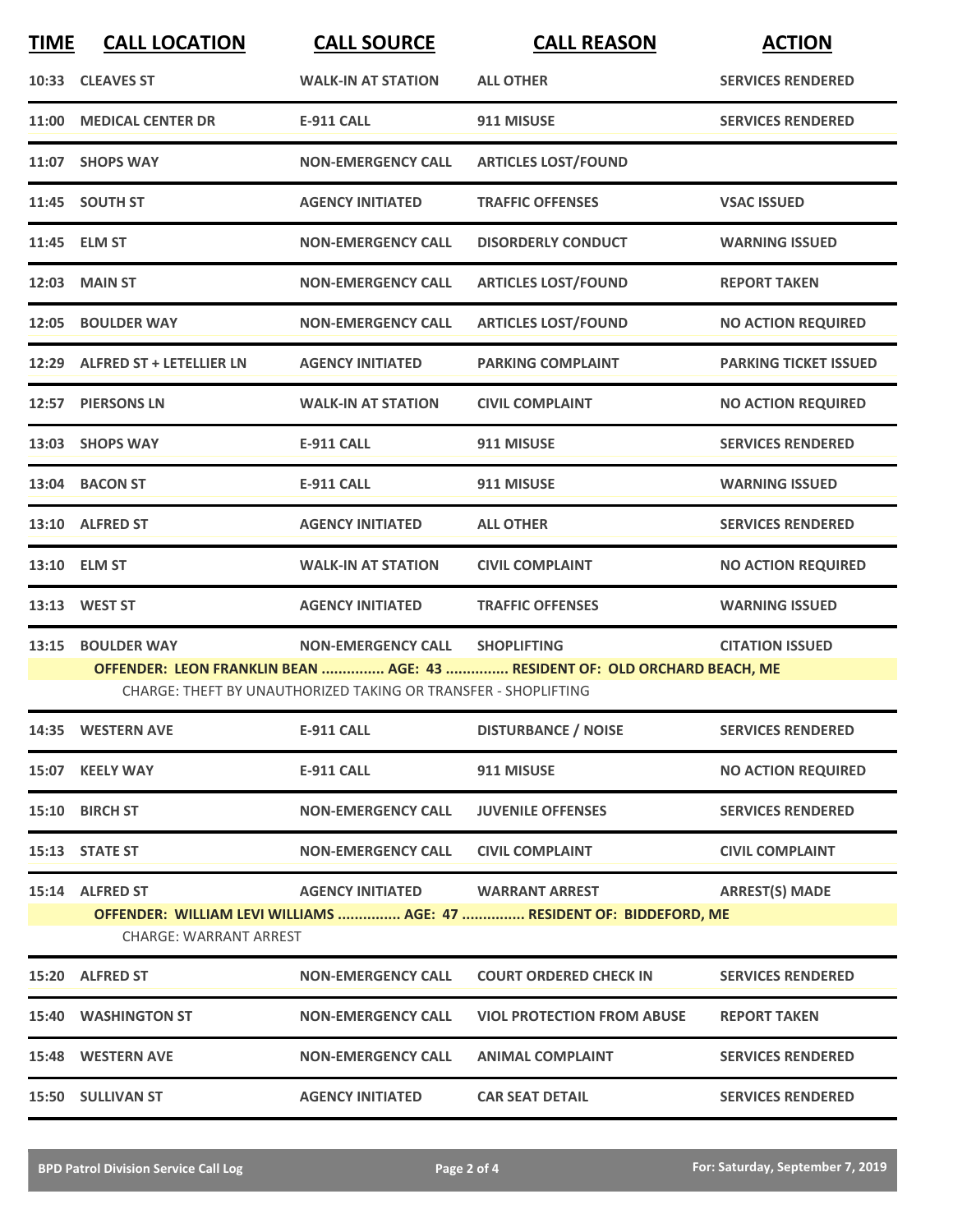| <b>TIME</b> | <b>CALL LOCATION</b>                     | <b>CALL SOURCE</b>        | <b>CALL REASON</b>                                                                          | <b>ACTION</b>                |
|-------------|------------------------------------------|---------------------------|---------------------------------------------------------------------------------------------|------------------------------|
|             | 15:53 WEST ST                            | <b>NON-EMERGENCY CALL</b> | <b>ANIMAL COMPLAINT</b>                                                                     | <b>GONE ON ARRIVAL</b>       |
|             | <b>15:58 TIMBER POINT RD</b>             | <b>AGENCY INITIATED</b>   | <b>UNLOCKED DOORS - WINDOWS</b>                                                             | <b>BUILDING CHECK/SECURE</b> |
|             | 15:58 LINCOLN ST                         | <b>WALK-IN AT STATION</b> | <b>ARTICLES LOST/FOUND</b>                                                                  | <b>SERVICES RENDERED</b>     |
|             | 16:33 STATE ST                           | <b>NON-EMERGENCY CALL</b> | <b>SUSPICION</b>                                                                            | <b>SERVICES RENDERED</b>     |
| 17:27       | <b>GODBOUT WAY</b>                       | <b>NON-EMERGENCY CALL</b> | <b>TRESPASSING</b>                                                                          | <b>BUILDING CHECK/SECURE</b> |
|             | 17:49 WEST ST + LEVI LN                  | <b>E-911 CALL</b>         | <b>MENTAL ILLNESS CASES</b>                                                                 | <b>SERVICES RENDERED</b>     |
|             | 17:54 BOULDER WAY                        | <b>NON-EMERGENCY CALL</b> | <b>DOMESTIC COMPLAINTS</b><br>OFFENDER: MICHAEL A WHITMORE  AGE: 36  RESIDENT OF: LYMAN, ME |                              |
|             | <b>CHARGE: DOMESTIC VIOLENCE ASSAULT</b> |                           |                                                                                             |                              |
| 18:00       | <b>BIRCH ST</b>                          | <b>NON-EMERGENCY CALL</b> | <b>DRUNKENNESS</b>                                                                          | <b>NEGATIVE CONTACT</b>      |
|             | <b>18:11 MAIN ST</b>                     | <b>NON-EMERGENCY CALL</b> | <b>JUVENILE OFFENSES</b>                                                                    | <b>SERVICES RENDERED</b>     |
|             | <b>18:21 FORTUNES ROCKS RD</b>           | <b>AGENCY INITIATED</b>   | <b>ARTICLES LOST/FOUND</b>                                                                  | <b>REPORT TAKEN</b>          |
|             | 18:32 ALFRED ST                          | <b>NON-EMERGENCY CALL</b> | <b>CRIM THREAT / TERRORIZING</b>                                                            | <b>NEGATIVE CONTACT</b>      |
| 18:33       | <b>BIRCH ST</b>                          | <b>E-911 CALL</b>         | <b>CRIMINAL MISCHIEF</b>                                                                    | <b>REPORT TAKEN</b>          |
|             | 18:43 FORTUNES ROCKS RD                  | <b>AGENCY INITIATED</b>   | <b>ANIMAL COMPLAINT</b>                                                                     | <b>WARNING ISSUED</b>        |
|             | 19:15 POOL ST                            | <b>WALK-IN AT STATION</b> | <b>THEFT</b>                                                                                | <b>SERVICES RENDERED</b>     |
|             | 19:53 CLARENDON ST                       | <b>E-911 CALL</b>         | <b>MISSING PERSON</b>                                                                       | <b>SERVICES RENDERED</b>     |
|             | 19:55 EMERY ST                           | <b>E-911 CALL</b>         | <b>SUSPICION</b>                                                                            | <b>UNFOUNDED</b>             |
|             | 20:02 HILLS BEACH RD + SURF AVE          | <b>AGENCY INITIATED</b>   | <b>PARKING COMPLAINT</b>                                                                    | <b>PARKING TICKET ISSUED</b> |
|             | 20:05 ST MARYS ST                        | <b>NON-EMERGENCY CALL</b> | <b>SUSPICION</b>                                                                            | <b>NEGATIVE CONTACT</b>      |
|             | 20:18 WILDBROOK DR + GUINEA RD           | <b>AGENCY INITIATED</b>   | <b>SUSPICION</b>                                                                            | <b>SERVICES RENDERED</b>     |
|             | 20:23 MARINER WAY                        | <b>E-911 CALL</b>         | 911 MISUSE                                                                                  | <b>SERVICES RENDERED</b>     |
|             | 20:27 ALFRED ST                          | <b>NON-EMERGENCY CALL</b> | <b>DRUNKENNESS</b>                                                                          | <b>WARNING ISSUED</b>        |
|             | 20:48 PARKER RIDGE RD                    | <b>NON-EMERGENCY CALL</b> | <b>SUSPICION</b>                                                                            | <b>SERVICES RENDERED</b>     |
|             | 21:15 ALFRED ST                          | <b>E-911 CALL</b>         | <b>ROAD RAGE/ CRIMINAL MISCHIEF</b>                                                         | <b>REPORT TAKEN</b>          |
|             | 21:30 POOL ST + HILL ST                  | <b>AGENCY INITIATED</b>   | <b>TRAFFIC OFFENSES</b>                                                                     | <b>WARNING ISSUED</b>        |
|             | 22:41 ALFRED ST + EDWARDS AVE            | <b>AGENCY INITIATED</b>   | <b>TRAFFIC OFFENSES</b>                                                                     | <b>VSAC ISSUED</b>           |